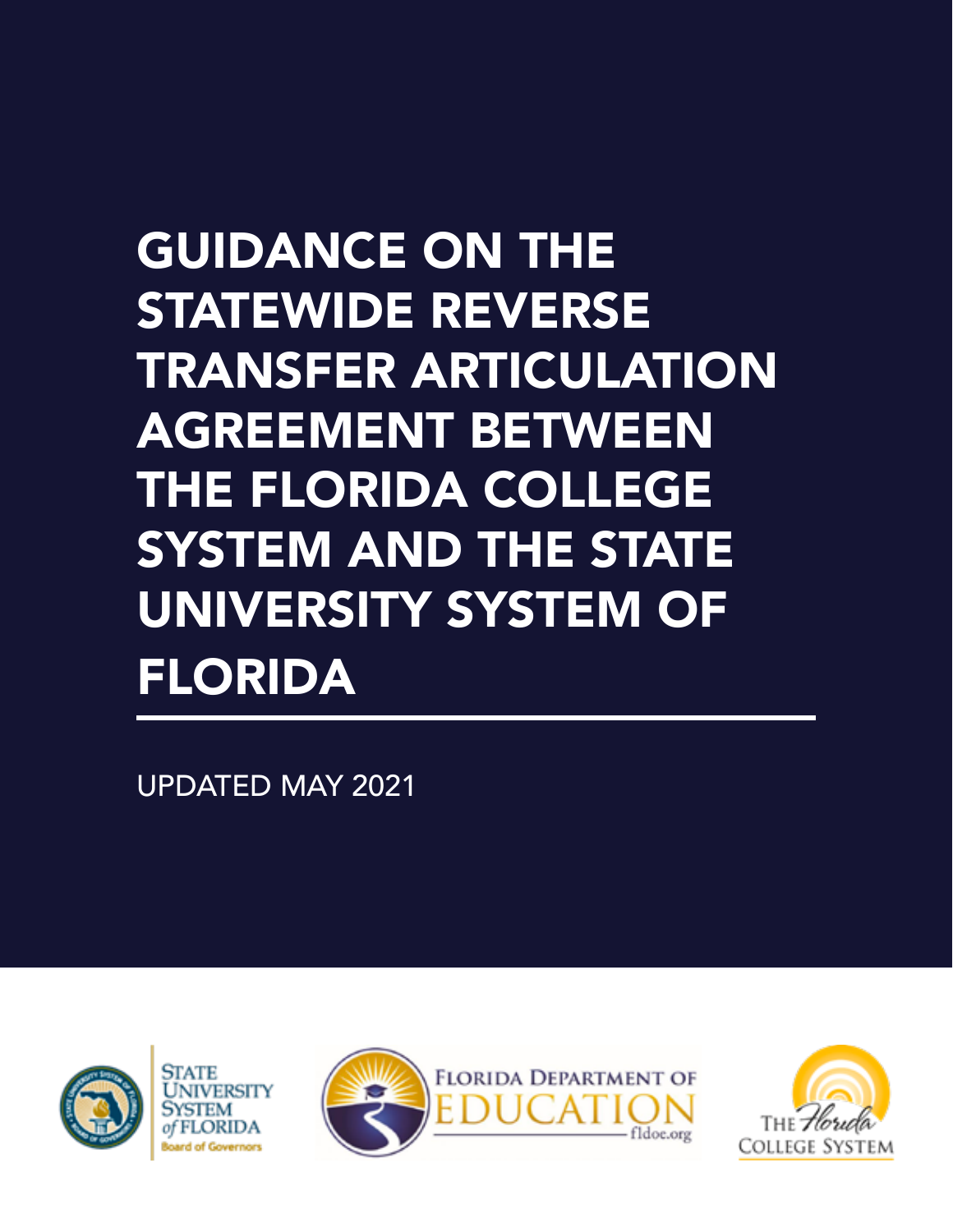#### ACKNOWLEDGEMENTS

The Office of Articulation gratefully acknowledges the Florida College System Foundation, Inc. for its work to create the *Reverse Transfer Toolkit for Colleges and Universities* (2015). We also want to recognize our State University System and Florida College System partners for their tireless efforts to maximize access and provide seamless articulation for Florida's students.

#### PREFERRED CITATION

Guidance on the *Statewide Reverse Transfer Articulation Agreement between the Florida College System and the State University System of Florida* (March 2021). Tallahassee, FL: Florida Department of Education.

## COPYRIGHT

2021 © Florida Department of Education

This document contains website addresses for information created and maintained by other public and private organizations, which are provided for the reader's convenience. The Florida Department of Education does not control or guarantee the accuracy, relevance, timeliness, or completeness of this outside information.

Further, the inclusion of information or addresses, or websites for particular items does not reflect their importance, nor is it intended to endorse any views expressed, or products or services offered.

For questions about this guidance, please contact the Office of Articulation at [Articulation@fldoe.org](mailto:Articulation@fldoe.org) or 850-245-0427.

# TABLE OF CONTENTS

| STATEWIDE REVERSE TRANSFER ARTICULATION AGREEMENT WITH GUIDANCE 4 |  |
|-------------------------------------------------------------------|--|
| REVERSE TRANSFER STUDENT PATHWAY: FLORIDA COLLEGE SYSTEM THROUGH  |  |
|                                                                   |  |
|                                                                   |  |
|                                                                   |  |
|                                                                   |  |
|                                                                   |  |





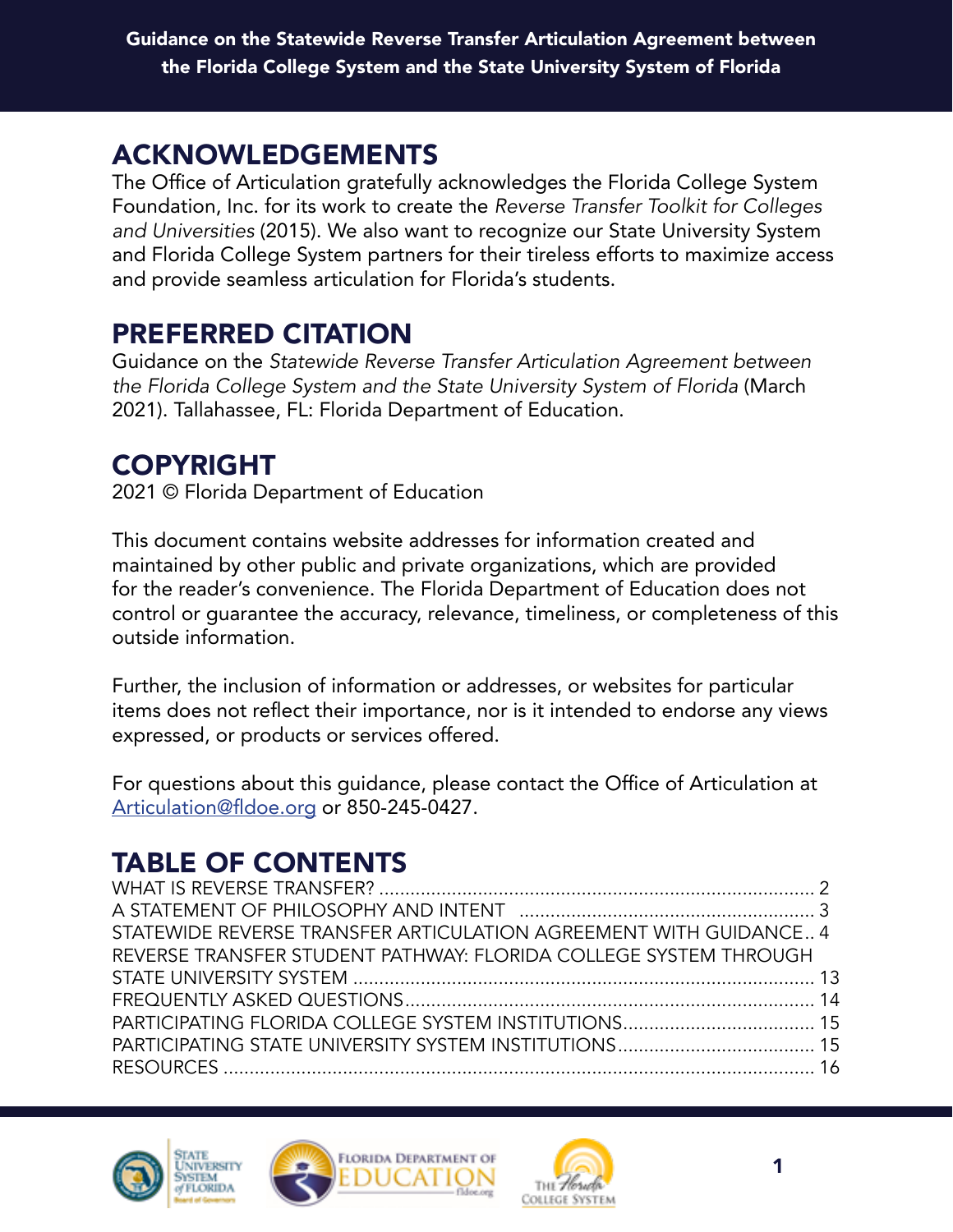## <span id="page-2-0"></span>WHAT IS REVERSE TRANSFER?

Reverse transfer is the process by which a student is awarded an associate degree after transferring to and completing degree requirements at a four-year institution (Anderson, 2015).

The Statewide Articulation Agreement, established by Section (s.) 1007.23, Florida Statutes (F.S.), requires that "(T)he State Board of Education and the Board of Governors shall enter into a statewide articulation agreement which the State Board of Education shall adopt by rule" to preserve Florida's 2+2 system of articulation.

To facilitate the seamless articulation of student credit between Florida's public postsecondary institutions, s. 1007.23, F.S., was amended by the 2019 Florida Legislature to include the stipulation that the statewide articulation agreement must include a provision for reverse transfer. See excerpt from s. 1007.23(8), F.S. below.

"(8) The articulation agreement must specifically provide for a reverse transfer agreement for Florida College System associate in arts degreeseeking students who transfer to a state university before earning an associate in arts degree. Students must be awarded an associate in arts degree by the Florida College System institution upon completion of degree requirements at the state university if the student earned more than 30 credit hours toward the associate in arts degree from the Florida College System institution. State universities must identify each student who has completed requirements for the associate in arts degree and, upon consent of the student, transfer credits earned at the state university back to the Florida College System institution so that the associate in arts degree may be awarded by the Florida College System institution."

In 2021, the State Board of Education and the Board of Governors adopted the *Statewide Reverse Transfer Articulation Agreement between the Florida College System and The State University System of Florida*. This document is intended to provide guidance to Florida's public postsecondary institutions related to implementation of the *Statewide Reverse Transfer Articulation Agreement between the Florida College System and The State University System of Florida.* 





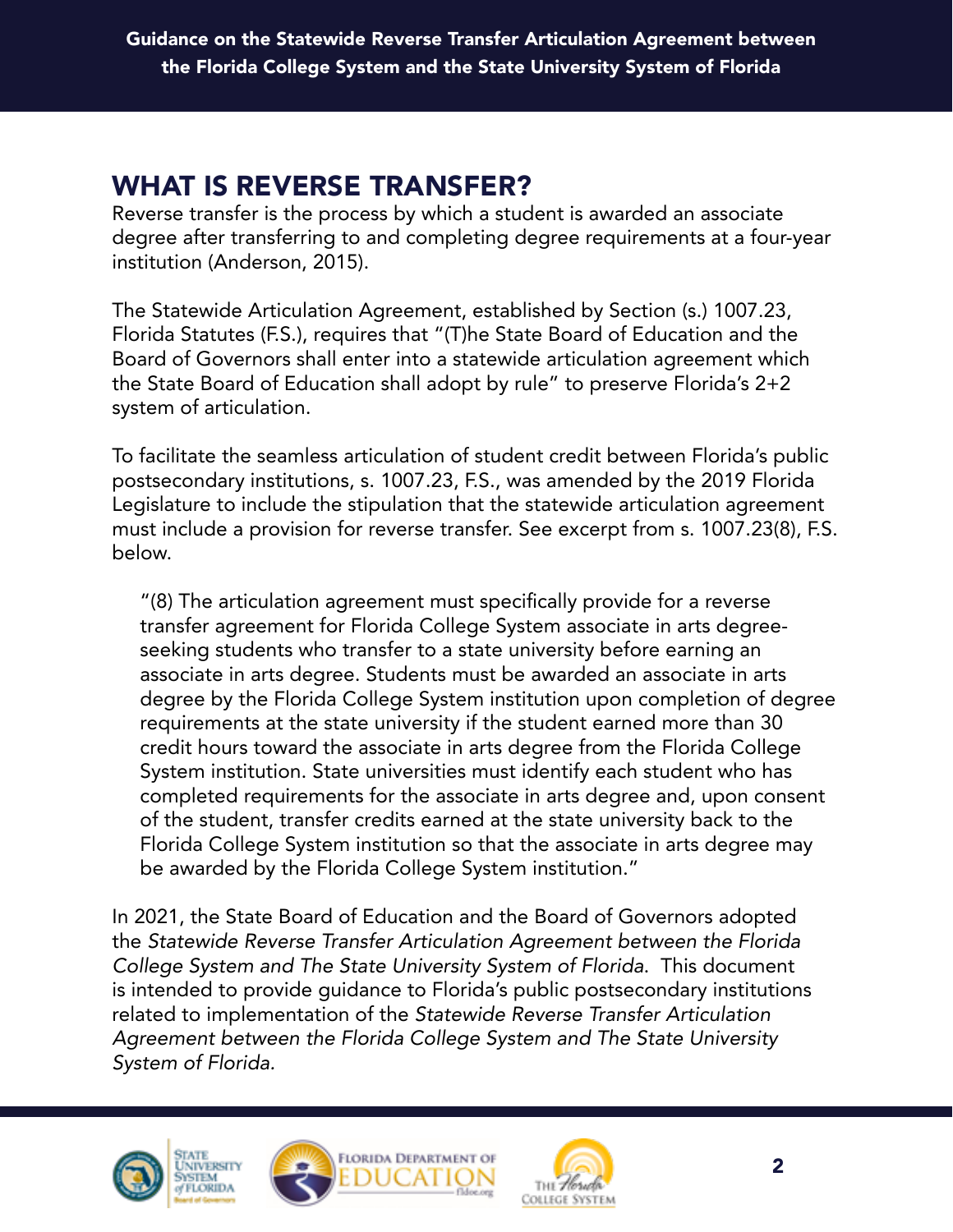## <span id="page-3-0"></span>STATEWIDE REVERSE TRANSFER ARTICULATION AGREEMENT BETWEEN THE FLORIDA COLLEGE SYSTEM AND THE STATE UNIVERSITY SYSTEM OF FLORIDA

# A Statement of Philosophy and Intent

The State of Florida, long a national leader in higher education, has given broad policy directions to the system of postsecondary education with regard to articulation between and among two- and four-year institutions. Section 1007.23, Florida Statutes, provides for the Board of Governors and the State Board of Education to enter into a statewide articulation agreement to establish an effective and orderly transfer process for students entering a Florida college, transferring to a state university and completing an associate in arts degree.

The State University System (SUS) is established in Article IX, section 7 of the Florida Constitution with a purpose of achieving excellence through teaching students, advancing research, and providing public service for the benefit of Florida's citizens, their communities and economies. Its 12 member institutions are identified in section 1000.21, Florida Statutes. The Board of Governors governs the SUS, and boards of trustees administer each university ("SUS institution").

The Florida College System (FCS) is established in Article IX, section 8 of the Florida Constitution with a purpose of providing access to undergraduate education; to originate articulated pathways to a baccalaureate degree; to ensure superior commitment to teaching and learning; and to respond quickly and efficiently to meet the demand of communities. Its 28 member institutions are identified in section 1000.21, Florida Statutes. The State Board of Education supervises the state college system, and district boards of trustees govern each college ("FCS institution").

The purpose of this reverse transfer articulation agreement is to set forth the conditions regarding statewide reverse transfer between the SUS and the FCS, and to provide the procedures whereby member institutions of the FCS and SUS must participate. It is intended to increase the options available for students enrolled at an SUS institution who have transferred credit from an FCS institution to earn an associate in arts degree from their former college.







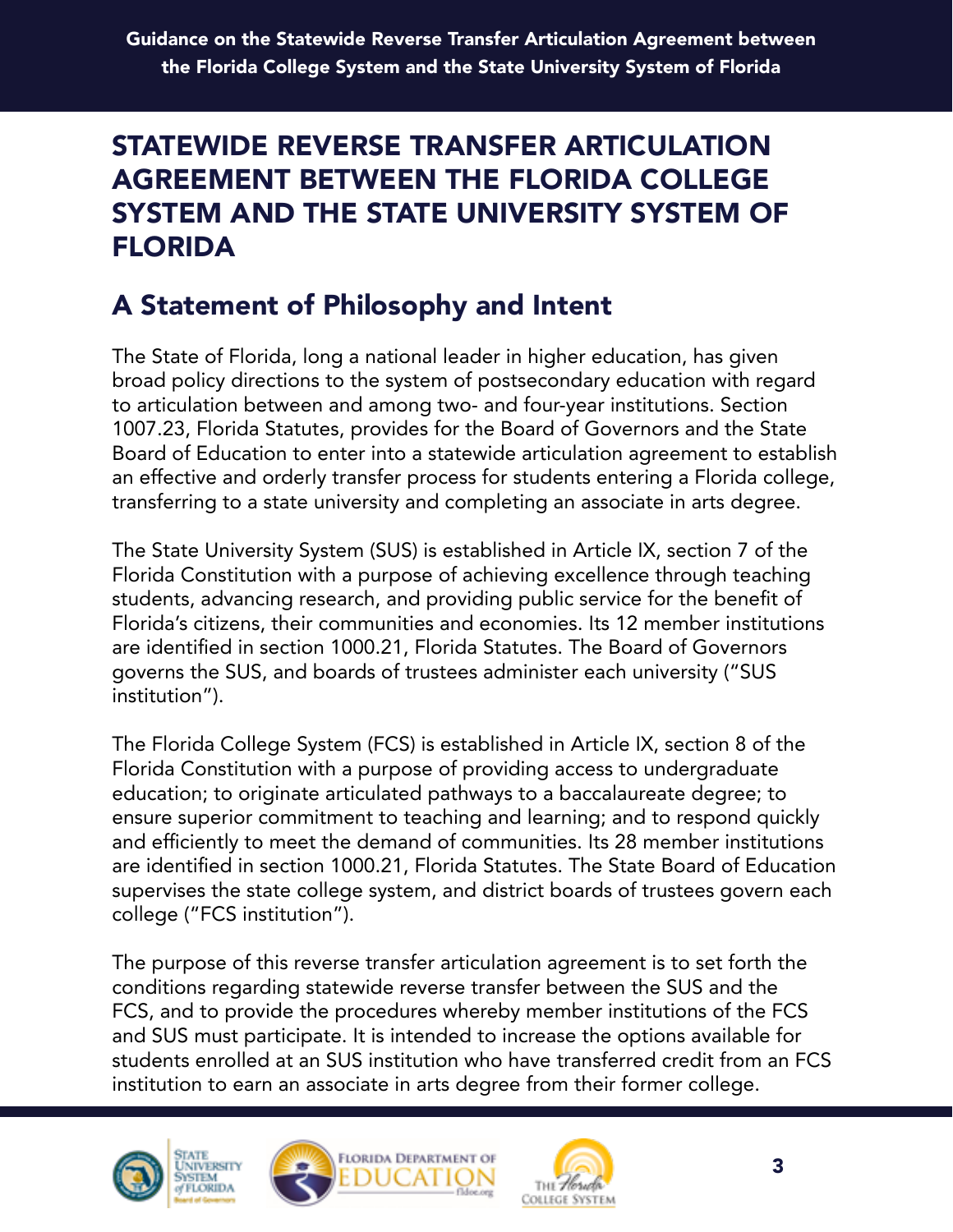#### STATEWIDE REVERSE TRANSFER ARTICULATION AGREEMENT BETWEEN THE FLORIDA COLLEGE SYSTEM AND THE STATE UNIVERSITY SYSTEM OF FLORIDA

# I. PURPOSE

The purpose of this Agreement is to facilitate the implementation of reverse transfer to assist former FCS students who have transferred to a SUS institution to complete an associate in arts (AA) degree at an FCS institution. The Agreement applies to SUS students who have completed more than 30 credits at an FCS institution but who transferred to an SUS institution before earning an AA degree.

# II. GOVERNANCE AND COMPLIANCE

- A. Pursuant to s. 1007.23, Statewide articulation agreement: "The [statewide] articulation agreement must specifically provide for a reverse transfer agreement for Florida College System associate in arts degree-seeking students who transfer to a state university before earning an associate in arts degree. Students must be awarded an associate in arts degree by the Florida College System institution upon completion of degree requirements at the state university if the student earned more than 30 credit hours toward the associate in arts degree from the Florida College System institution. State universities must identify each student who has completed requirements for the associate in arts degree and, upon consent of the student, transfer credits earned at the state university back to the Florida College System institution so that the associate in arts degree may be awarded by the Florida College System institution."
- B. SUS institutions must comply with Board of Governors Regulation 8.007, Articulation, which addresses reverse transfer. Specifically: *"(3) (g)(2) Associate in arts degree awarded to FCS transfer students by the awarding FCS institution through the reverse transfer to credit earned at the SUS institution:*





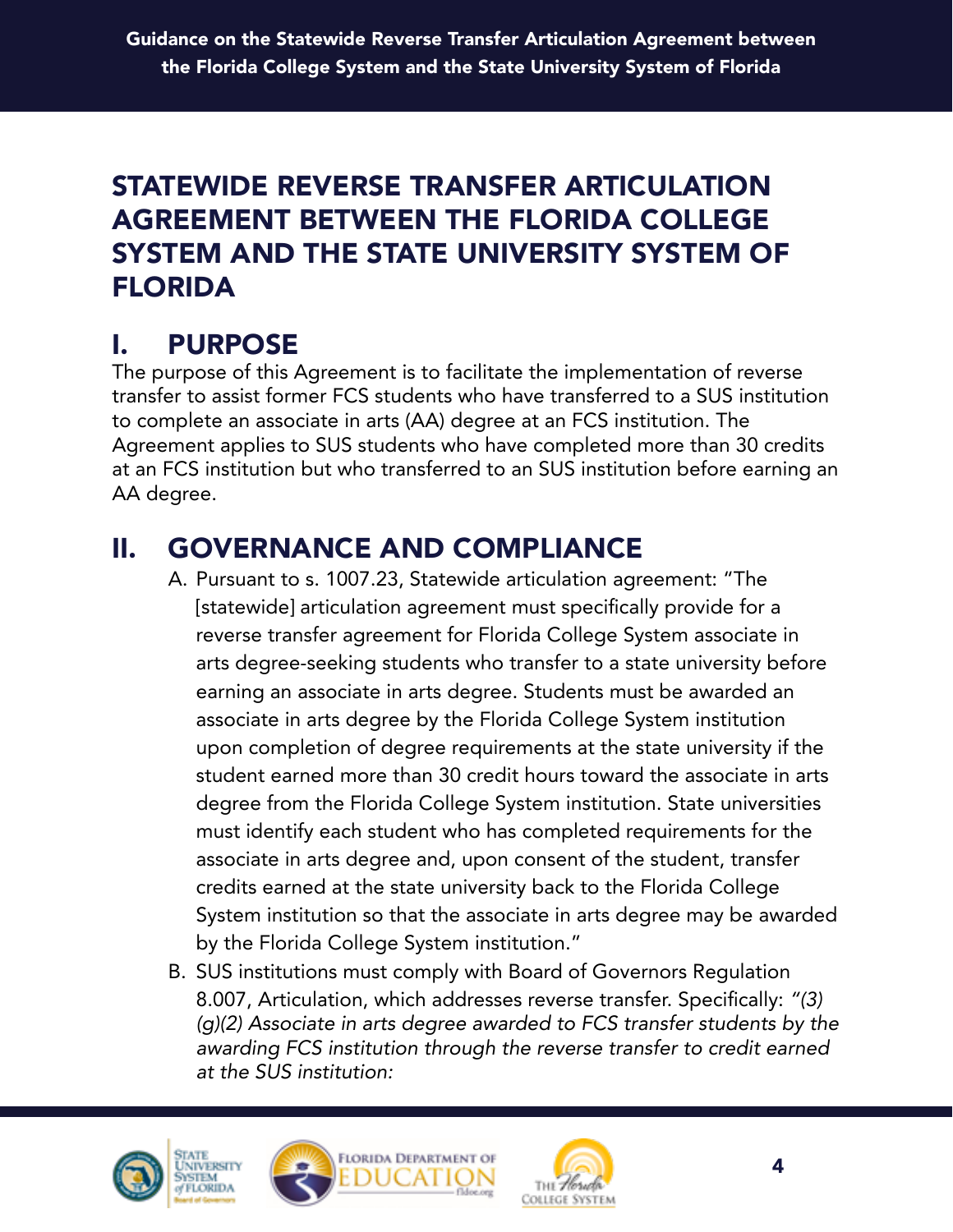- a. SUS students who transfer more than 30 semester hours from a single FCS institution are notified about being eligible to receive an AA degree at their home FCS institution if the student has earned at least a combined total of 60 semester hours, including the 30 or more semester hours from the home FCS institution with an overall cumulative grade point average of 2.0 or higher.
- b. SUS institutions must notify transfer students meeting the requirements of subsection (3)(g)(2) of their possible eligibility to receive an AA degree from their home FCS institution. Students must consent to the sharing of information from the SUS institution to their home FCS institution regarding this option. If consent is given, SUS institutions must inform the appropriate FCS institution about the student's interest in receiving an AA degree and provide any applicable information."
- C. Rule 6A-10.024, Florida Statutes, Articulation Between and Among Universities, Florida Colleges, and School Districts, implements the statewide articulated acceleration mechanisms of s. 1007.23.
- D. Statewide and institutional policies/procedures must be in compliance with the standards of accreditation set forth by the Southern Association of Colleges and Schools Commission on Colleges (SACSCOC) or the respective regional accrediting body.
- E. All student information shared between and among institutions to facilitate reverse transfer awards must be in compliance with Family Educational Rights and Privacy Act (FERPA) requirements in 20 USC section 1232g and applicable Florida statutes, rules and federal regulations pertaining to the privacy of student information.
- F. The Articulation Coordinating Committee may adopt additional guidance in cooperation with the Board of Governors and State Board of Education to assist institutions in implementing the provisions of this Agreement.







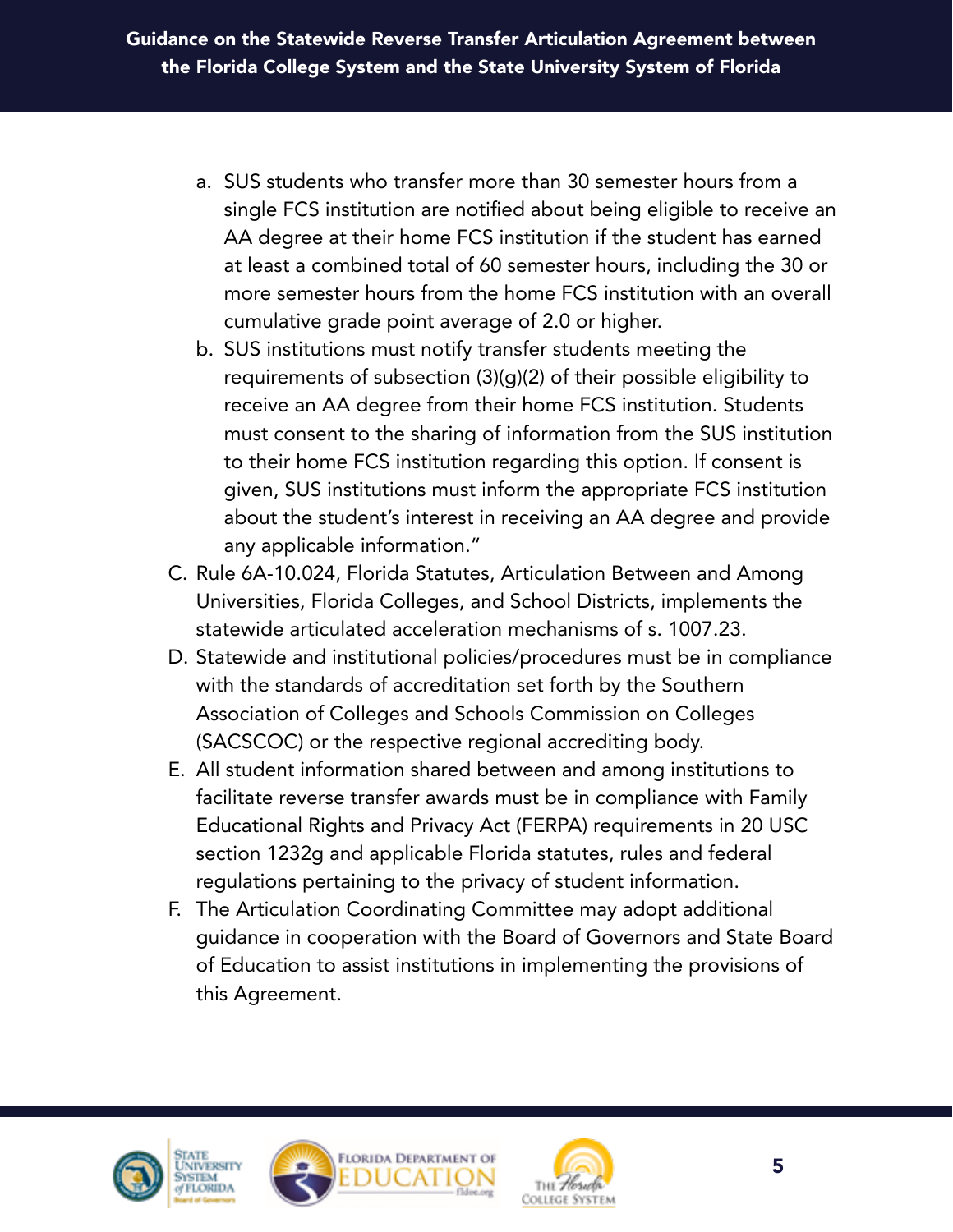# III. PARTICIPATING INSTITUTIONS

All SUS and FCS institutions identified in s. 1000.21 are required to participate in reverse transfer under this Agreement. Participation under the reverse transfer statewide articulation agreement supersedes existing local, regional or consortia arrangements.

This Agreement does not prohibit SUS or FCS institutions from entering into reverse transfer agreements with private or out-ofstate institutions or consortia.

# IV. STUDENT ELIGIBILITY CRITERIA

In order to participate in the reverse transfer process, a student must meet the following requirements:

- A. Be currently enrolled in a state university;
- B. Earned more than 30 hours of college credit at a single FCS institution;

The FCS institution where the student earned more than 30 semester credit hours is considered the home institution. College credit may include credit earned through acceleration, such as credit-by-examination, dual enrollment, and/or prior learning assessment if the home institution was the initial awardee. Credit awarded by other institutions and accepted by the home institution in transfer may not be included.

C. Transferred to a state university before earning an AA degree;

The reverse transfer provision in the Statewide Articulation Agreement does not apply to associate in science degree-seeking students.

D. Not previously earned an AA degree from the state university;





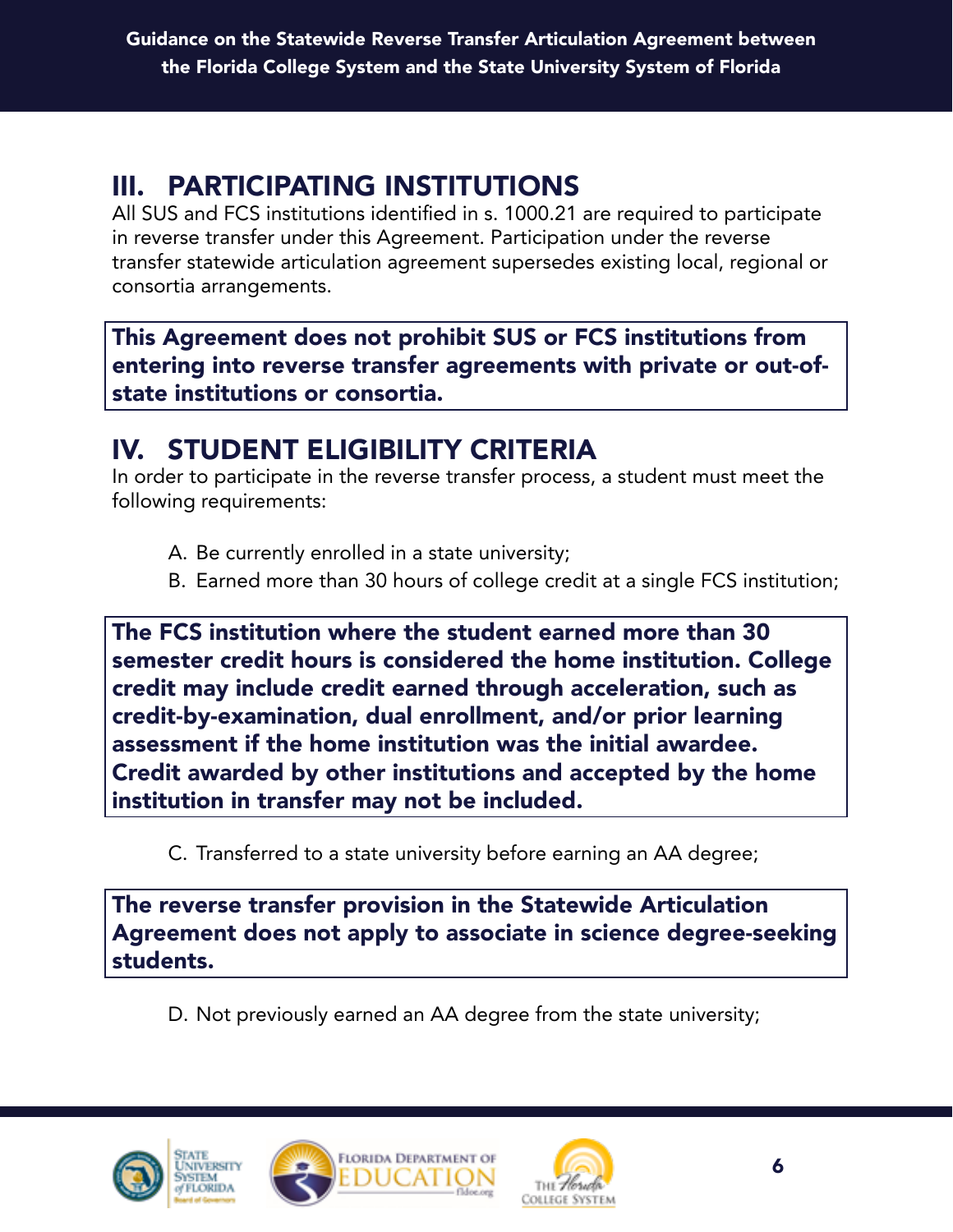- E. Completed a minimum of 60 hours of college credit;
- F. Completed general education requirements of either the home FCS institution or the SUS institution;

General education core course options were adopted in State Board of Education Rule 6A-14.0303, F.A.C. and Board of Governors Regulation 8.005. The remaining hours to complete the 36-credit hour general education requirement are at the discretion of the institution.

The Florida Automated System for Transferring Educational Records (FASTER) Postsecondary Course Demographic Record Format (P01) provides a "General Education Met" Yes/No indicator for students who have met an institution's general education and/or AA degree requirements.

- G. Not earned a baccalaureate degree;
- H. Be in good academic standing and be current with financial obligations at the SUS institution;
- I. Be in good academic standing and be current with financial obligations at the awarding FCS institution;
- J. Have met the civic literacy requirement per section 1007.25(4), Florida Statutes;
- K. Have met college-level communication and computation competency per SBOE Rule 6A-10.030, Florida Administrative Code;
- L. Demonstrate competency in a foreign language per s. 1007.25(8);

The Postsecondary Course Demographic Record Format (P01) in FASTER provides indicators related to the civics literacy competency requirement, college-level communication and computation competencies, and foreign language competencies.







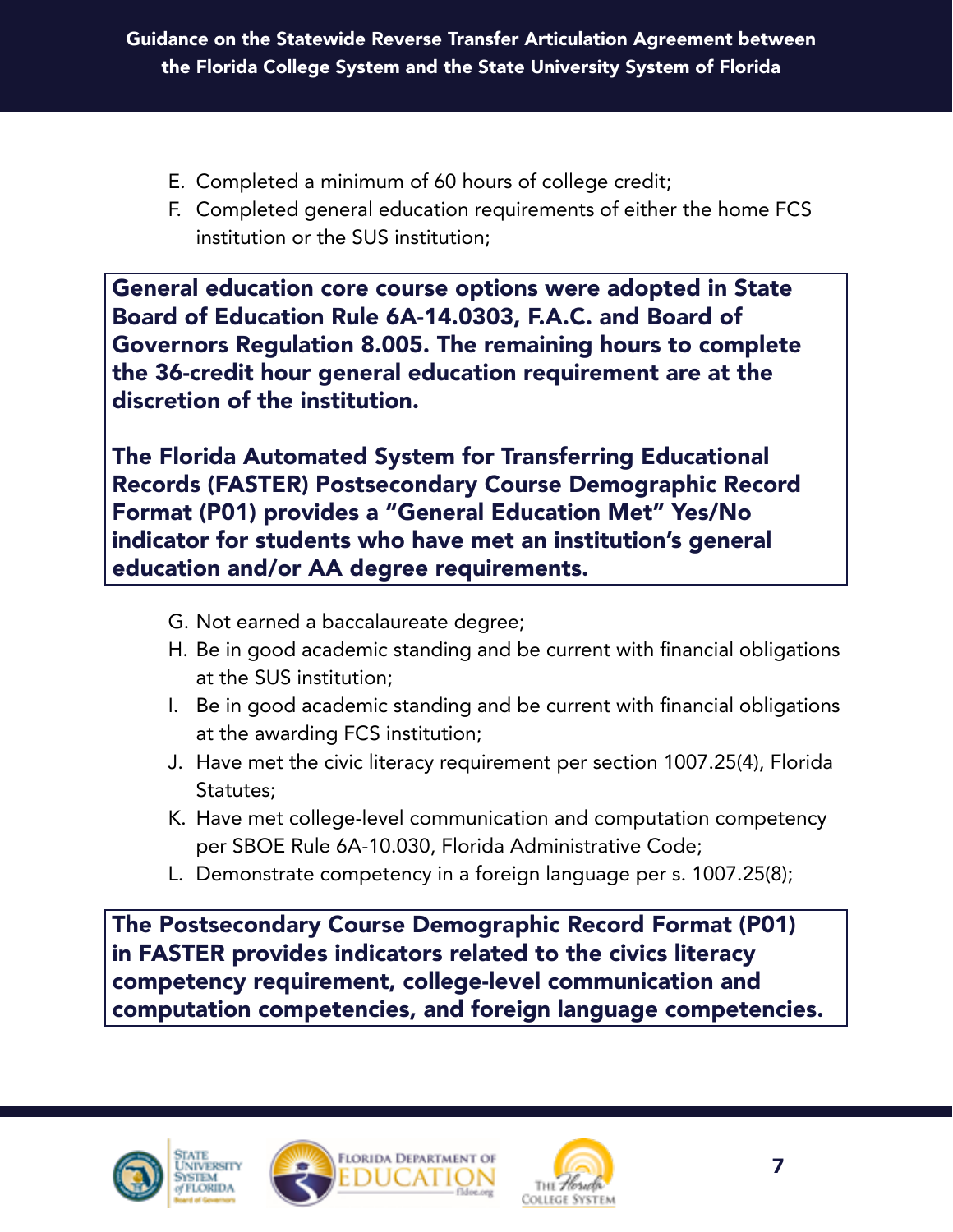- M. Consent to allowing the SUS institution to transmit the necessary information to the FCS institution; and
- N. Meet any other AA degree graduation institutional requirement of the degree-granting FCS institution.

If a reverse transfer candidate attended more than one FCS institution prior to transferring to an SUS institution, the degree-granting institution will be the FCS institution where the student earned the most credits, provided the student earned more than 30 credits at that institution. In the event the student has earned the same number of credits and meets the degree requirements at two or more FCS institutions, the FCS institution that the student attended most recently will be considered as the degree-granting institution.

Florida public secondary and postsecondary institutions are required to use FASTER to transmit official student records between and among institutions.

However, this Agreement does not preclude a sending institution, as part of its local process, from using the National Student Clearinghouse (NSC) for exchange of reverse transfer data, as long as the receiving institution is also a member of the NSC.

To adhere to the FERPA requirements, the student must actively affirm and agree ("opt in") to the exchange of course histories and/or official transcripts among all the institutions attended. The SUS institution must obtain written consent (e.g., hard copy, electronic consent) from those students who appear to have the credits for associate degree completion prior to sending information to the FCS institution. Non-responding students will be considered to be nonconsenting and will not be eligible. Students who do not consent shall not be considered further for reverse transfer in subsequent terms, unless the student initiates a request for reverse transfer. Institutions may obtain consent at the time of student admission, transfer, or notification of eligibility to participate in the reverse transfer process.





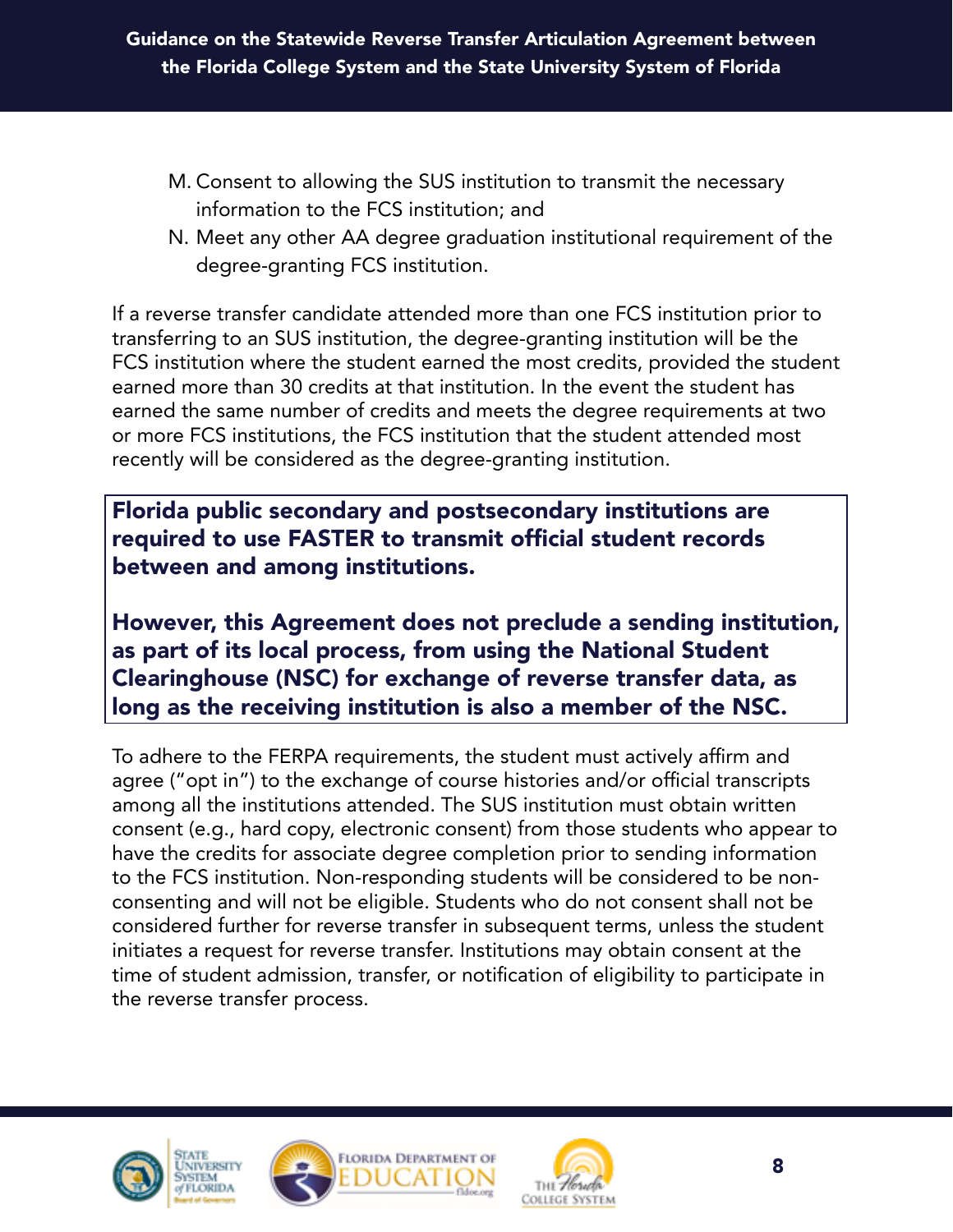# V. REVERSE TRANSFER PROCESS

Annually, SUS institutions shall determine which students meet the eligibility criteria outlined above to identify potential degree candidates.

SUS and FCS institutions may establish additional institutional processes in line with the requirements of this Agreement.

At a minimum, SUS institutions shall determine potential student eligibility annually. This Agreement does not preclude an institution from establishing an alternative frequency. Additional information will be forthcoming related to best practices for student identification.

Once potential degree candidates are identified, each SUS institution shall provide notification to potential candidates about the reverse transfer provision of the statewide articulation agreement. This notification must:

- A. Specify that "opting in" does not guarantee the student will automatically be awarded the AA; it simply means the FCS institution will evaluate the student's transcript to determine if they are eligible for the degree.
- B. Include the statement of purpose, the name of the FCS institution to which the student's information will be sent, and instructions for opting out of the process at any time.

SUS institutions may determine the method and frequency in which potential candidates are notified. This could include, but is not limited to, emails, alerts through advising systems, text messages or letters.

Upon consent by the student, the SUS institution will transmit transcripts or academic data files for potential candidates to the FCS institution with a notation that the student has indicated that they intend to seek a reverse transfer.





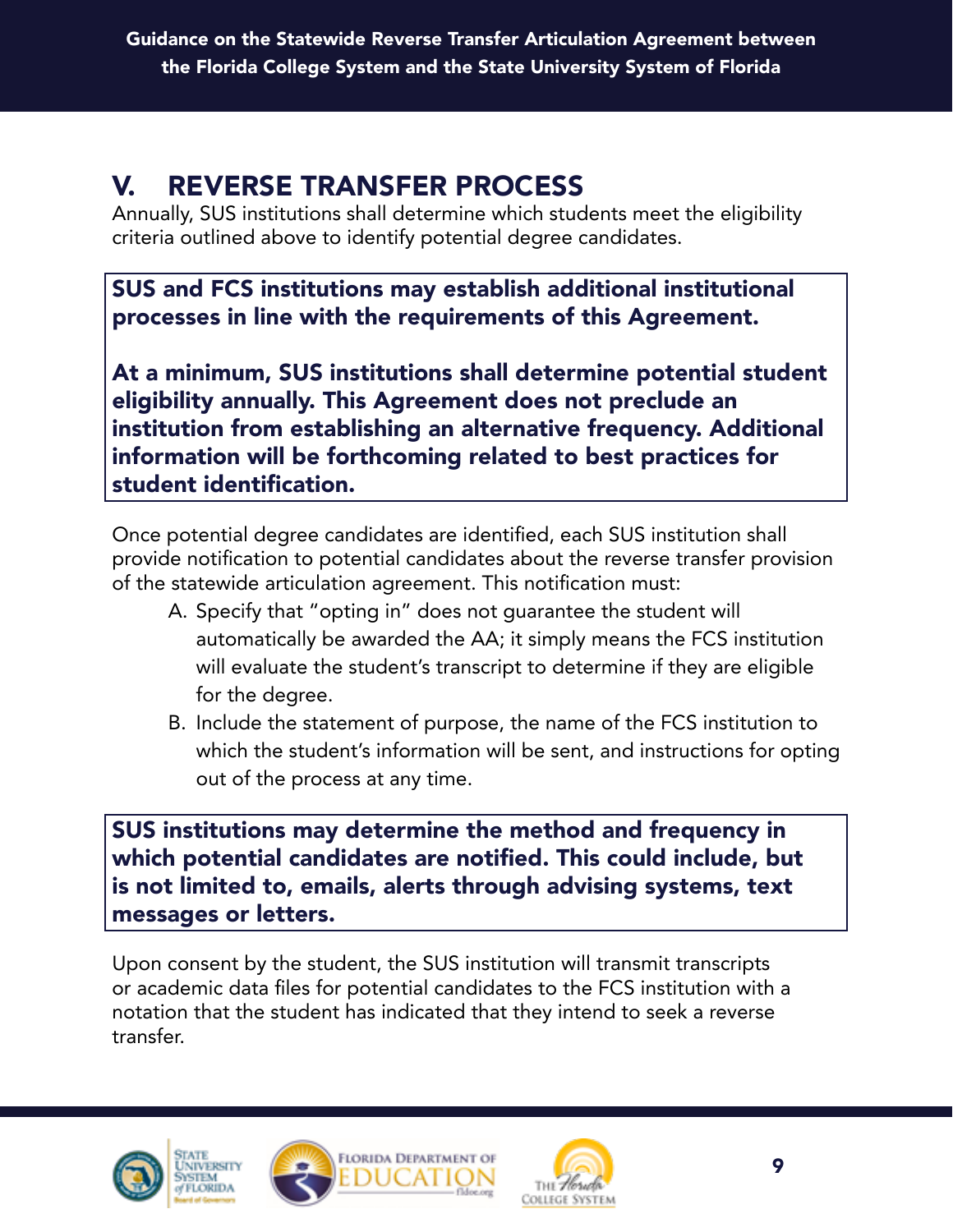Academic data files are the electronic education records transmitted using FASTER.

The Department of Education is researching notification options related to the reverse transfer process and records transmissions to ensure consistency statewide.

The FCS institution will conduct a degree audit to determine whether the potential candidates meet all eligibility criteria, including criteria specified in subsection IV.

A student who intends to seek an AA degree under the terms of this Agreement will be governed by the graduation requirements set forth by the FCS institution.

Upon the successful completion of the degree audit described and, if applicable, the successful completion of any additional procedures or requirements, the FCS institution will confer the AA degree during the semester in which the audit was successfully completed. The FCS institution will notify the student of the award of the AA degree. The student's transcripts will be updated accordingly to reflect the awarding of the AA degree.

The FCS institution will inform students who are not eligible to be awarded a degree which course(s) and/or other requirement(s) remain to be completed. Students shall be afforded due process under the appeals process and procedures outlined in the catalog at the degree-granting FCS institution.

The FCS institution will notify the registrar at the SUS institution regarding the outcomes of the degree audits.





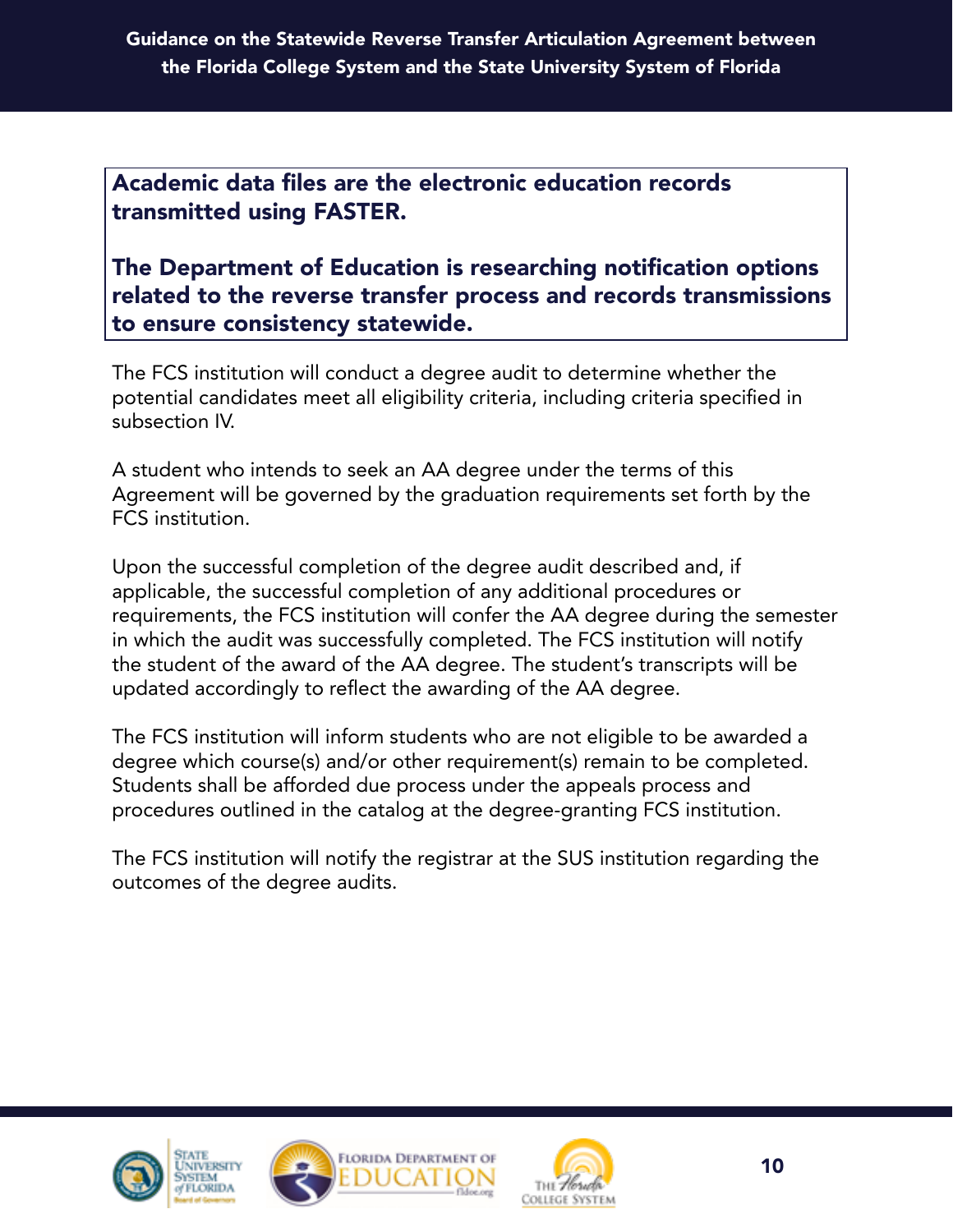# VI. INSTITUTIONAL OBLIGATIONS

- A. Each SUS and FCS institution will designate an institutional staff person to provide oversight for the reverse transfer program.
- B. Each SUS and FCS institution will create a webpage containing information about the reverse transfer program.
- C. Each SUS and FCS institution will provide academic counseling to students.
- D. Each SUS and FCS institution will ensure that all educational records created, disclosed, or maintained pursuant to the terms of this articulation agreement are confidential and shall be created, disclosed, and maintained pursuant to the requirements of FERPA and applicable state laws.
- E. Each SUS institution will maintain records on the number of students who met the eligibility criteria and the number of transcripts sent to FCS institutions.
- F. Each FCS institution will maintain records on the number of students evaluated, the number of students who were awarded an AA degree, and the number of students who were not awarded an AA degree.

## VII. INSTITUTIONAL RIGHTS

Each institution reserves the right to add, discontinue or modify its institutional policies at any time.

Each institution reserves the right to establish data sharing agreements with other institutions related to the transmittal of student records, which must comply with the requirements of FERPA and the implementing federal regulations.

## VIII.REPORTING

FCS and SUS institutions will submit any data or reports that might be required by the Office of the Board of Governors for the SUS or the Department of Education's Division of Florida Colleges.





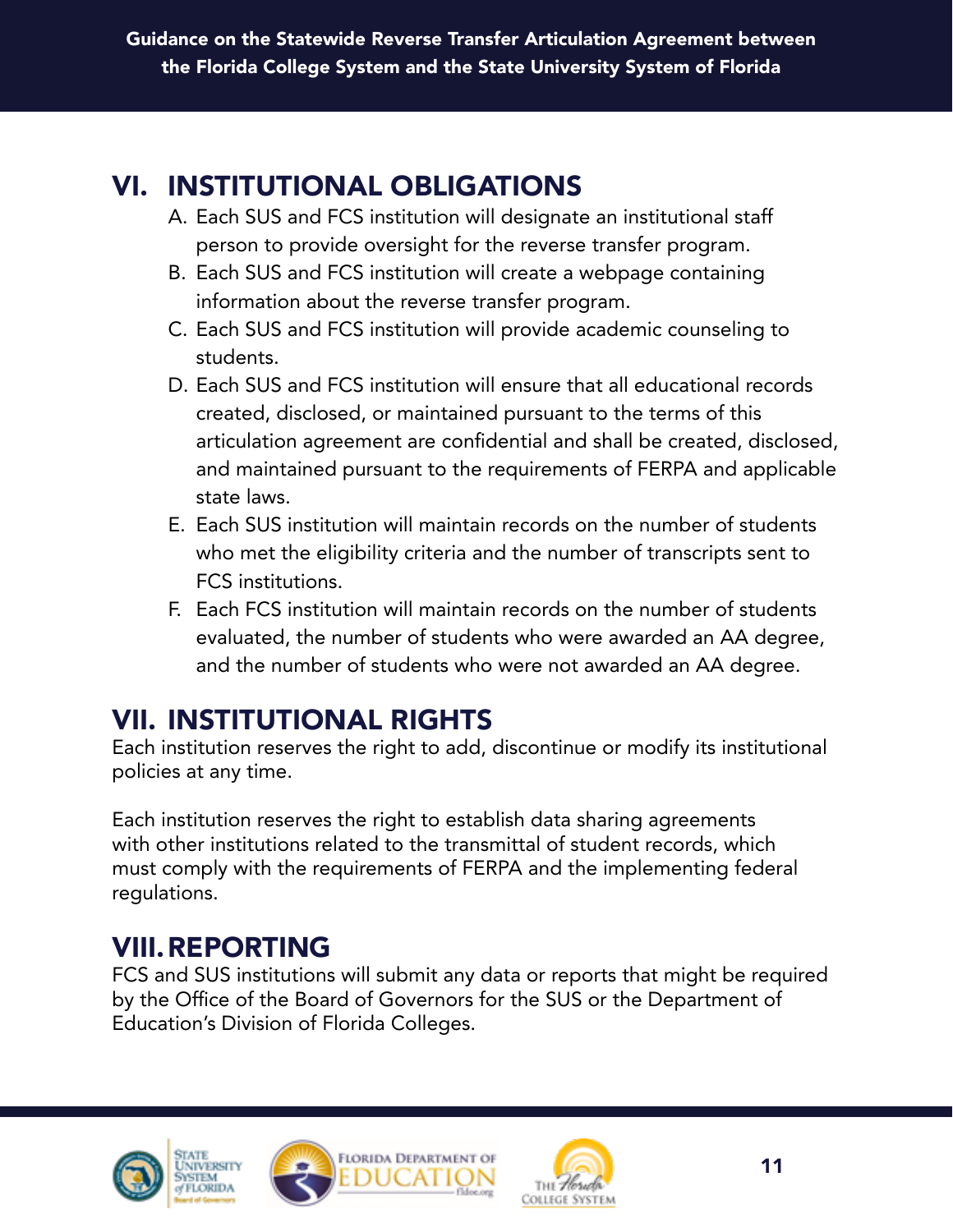The Department of Education and Board of Governors staff are working to determine the reporting requirements for students served and degrees conferred.

Minimally, Florida College System institutions must report student completions through the Student Database, Data Element 2122, Reverse Transfer Code, which was implemented during the 2020-21 reporting year. AA degrees awarded via the statewide articulation agreement must be assigned table value B: The AA was earned under the Statewide Reverse Transfer Articulation Agreement.

This Statewide Reverse Transfer Articulation Agreement is entered into this 17 day of

March . 2021, by and between the State Board of Education and the Board of Governors on behalf of the Florida College System and State University System, respectively. This Agreement shall take effect immediately and shall remain in effect until terminated by either party. Any modifications, additions, or deletions to this Agreement must be in writing and signed by both partic

Bv: Date: 3/17/2021

Chair, State Board of Education

Date: 3/23/2021

Chair, Board of Governors





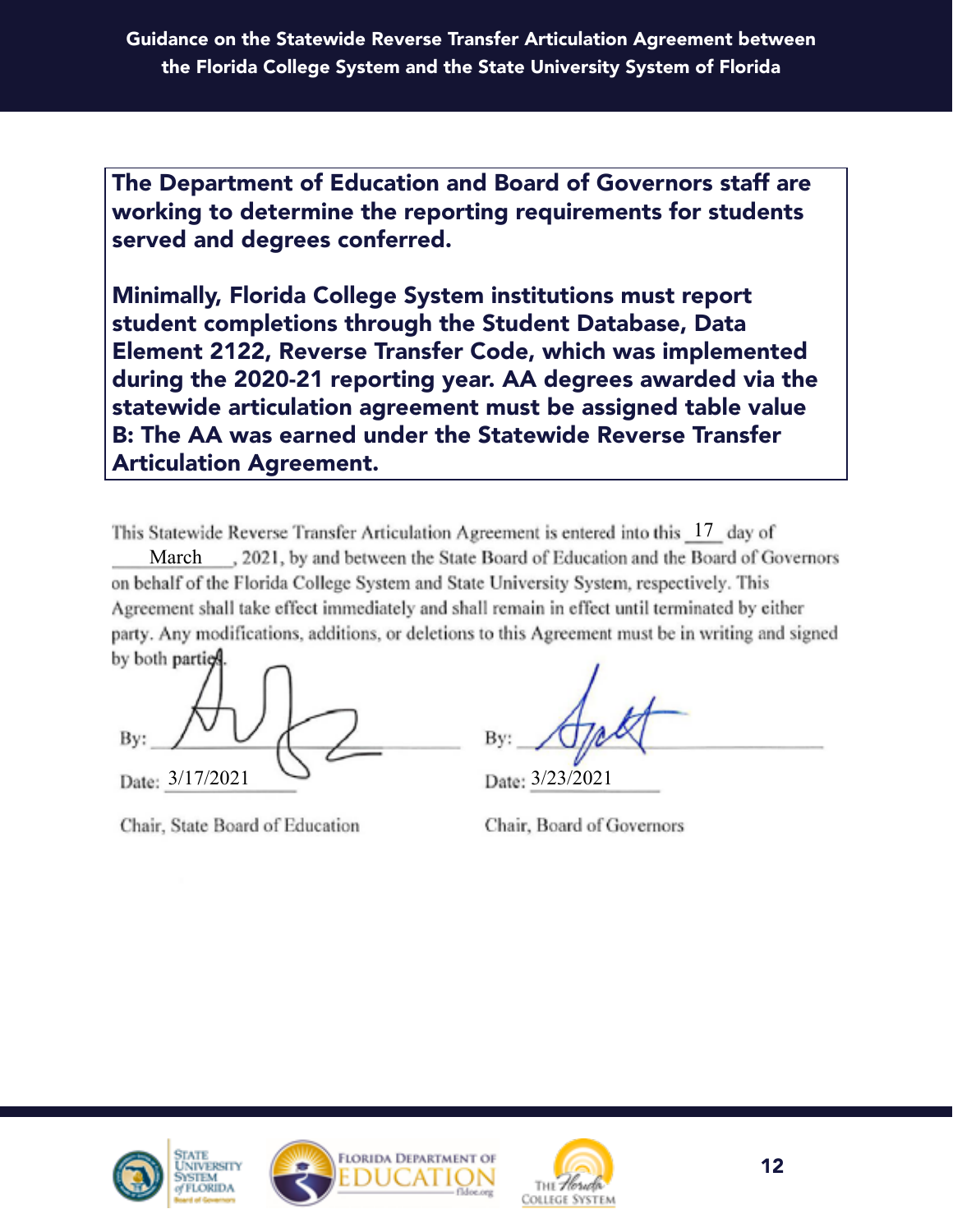#### <span id="page-13-0"></span>REVERSE TRANSFER STUDENT PATHWAY: FLORIDA COLLEGE SYSTEM THROUGH STATE UNIVERSITY **SYSTEM**







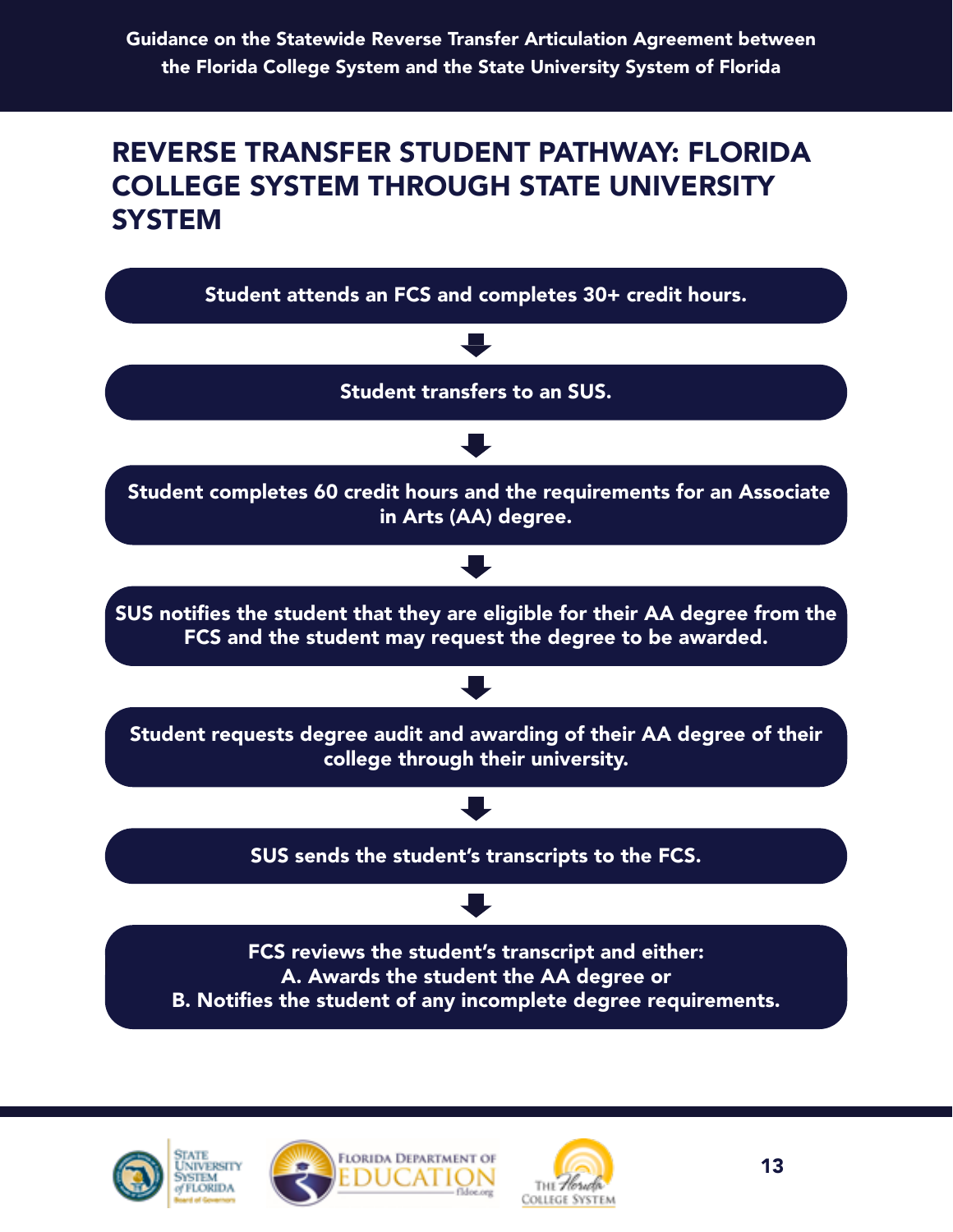## <span id="page-14-0"></span>FREQUENTLY ASKED QUESTIONS

Q1: A student has completed the requirements for an AA degree at an SUS institution after completing 40 hours at an FCS institution, but does not want the FCS institution to award their AA degree. May the SUS institution award the degree?

A1: Yes; the SUS institution may award the student an AA degree if the student requests the degree and has met the requirements for the degree.

#### Q2: If a student has attended more than one FCS institution, which would be the degree-granting institution?

A2: If a reverse transfer candidate attended more than one FCS institution prior to transferring to an SUS institution, the degree-granting institution will be the FCS institution where the student earned the most credits, provided the student earned more than 30 credits at that institution. In the event the student has earned the same number of credits and meets the degree requirements at two or more FCS institutions, the FCS institution that the student attended most recently will be considered as the degree-granting institution.

#### Q3: What information should be included in the notification?

A3: The notification must specify that "opting in" does not guarantee the student will automatically be awarded the AA; it simply means the FCS institution will evaluate the student's transcript to determine if they are eligible for the degree. It must also include the statement of purpose, the name of the FCS institution to which the student's information will be sent, and instructions for opting out of the process at any time.

Q4: What if a student opts in for reverse transfer, the SUS institution sends the information to the FCS institution, and then the student opts out?A4: A student may opt out at any time up to the point that the FCS institution has been informed.

#### Q5: While electronic data exchange is optimum, can data be exchanged in other ways, including sending paper transcripts, if necessary?

A5: State policy requires the use of FASTER to transmit student records between and amongst Florida's public secondary and postsecondary institutions.

#### Q6: How will both FCS and SUS staff involved in the reverse transfer process know who the point of contact is at each institution?

A6: The Office of Articulation is collecting this information to share with the institutions.







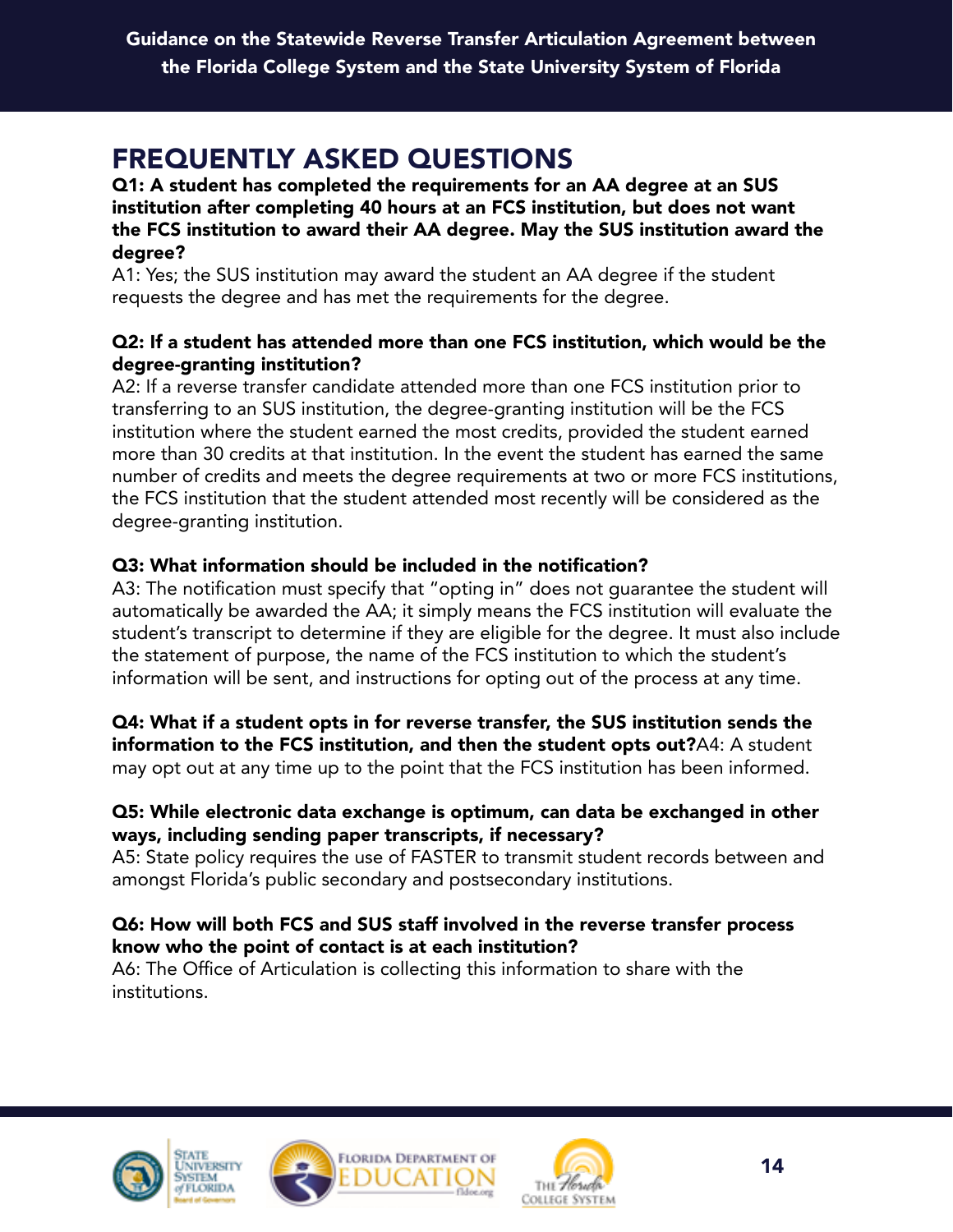## <span id="page-15-0"></span>PARTICIPATING FLORIDA COLLEGE SYSTEM INSTITUTIONS

Broward College Chipola College College of Central Florida Daytona State College Eastern Florida State College Florida Gateway College Florida SouthWestern State College Florida State College at Jacksonville Gulf Coast State College Hillsborough Community College Indian River State College Lake-Sumter State College Miami Dade College North Florida College

Northwest Florida State College Palm Beach State College Pasco-Hernando State College Pensacola State College Polk State College Santa Fe College Seminole State College of Florida South Florida State College St. Johns River State College St. Petersburg College State College of Florida, Manatee-Sarasota Tallahassee Community College The College of the Florida Keys Valencia College

# PARTICIPATING STATE UNIVERSITY SYSTEM INSTITUTIONS

Florida Agricultural & Mechanical **University** Florida Atlantic University Florida Gulf Coast University Florida International University Florida Polytechnic University Florida State University

New College of Florida University of Central Florida University of Florida University of North Florida University of South Florida University of West Florida